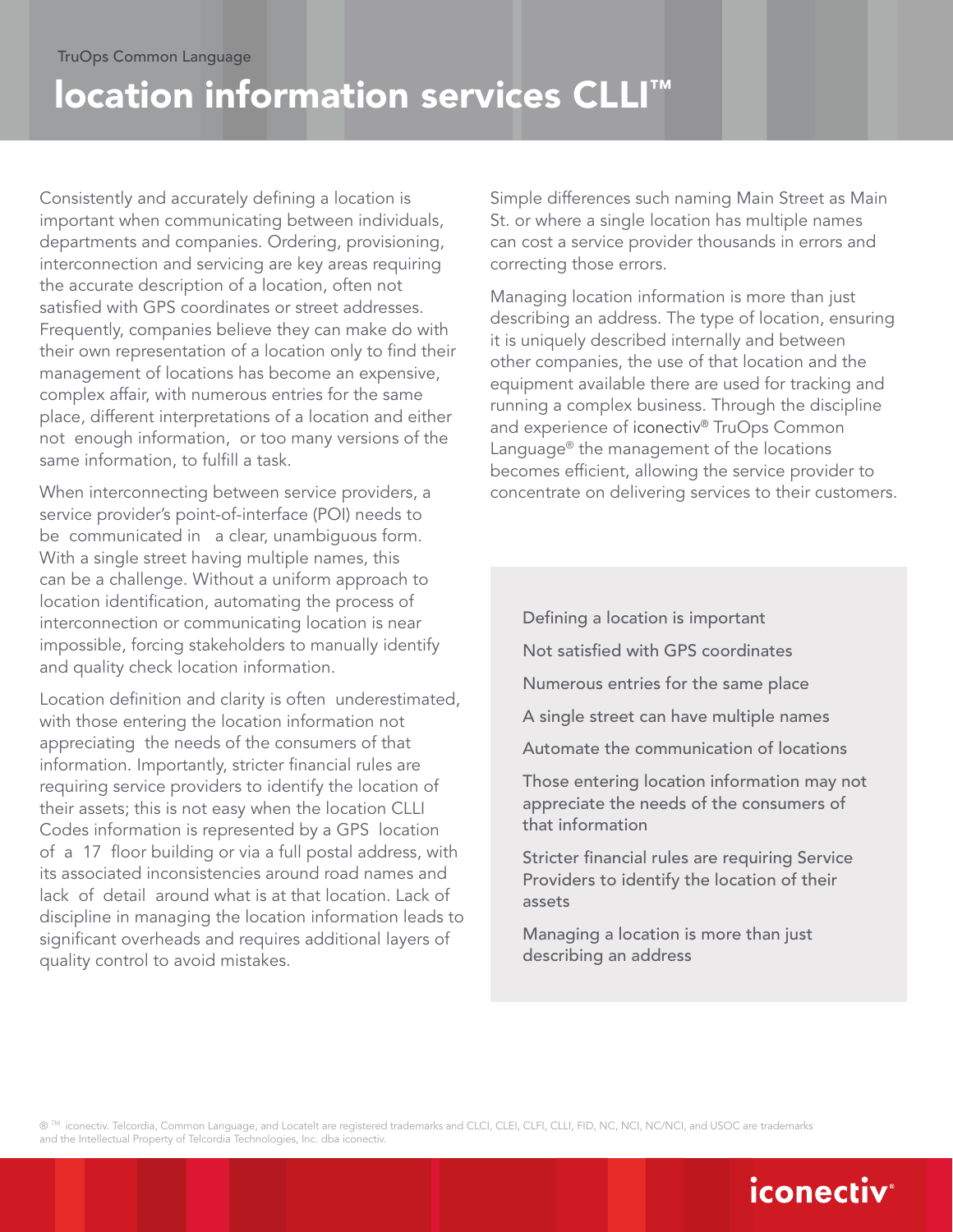### CLLI Codes

The CLLI code is an 11 character, globally unique code that represents a physical location for a network site (e.g. cell sites, data centers, central offices, customer locations, huts CEVs, poles, manholes etc.) and what type of functionality that site represents (e.g. session border controller, wireless switch, NCTE, PBX etc). CLLI codes facilitate rapid and accurate communication of points of interface for interconnection. CLLI codes may also be used to identify the precise location of assets for regulatory and operational reasons. A CLLI is required for NPA/NXX assignment and for the ASR/ LSR process.

### CLONES and LocateIt

CLONES is the centralized database of location information for many of the world's largest service providers. The combination of CLONES and LocateIt provides support for complex address analysis enabling:

•the identification of duplicate addresses, such as: Main Str and Main Street.

•the understanding that two street names may represent the same location, e.g., 111th St and College Blvd.

•the unique identification of a location for which no street address applies, e.g., a cabinet or a cell site.

•the determination of whether a CLLI already exists for that location, by Latitude and Longitude coordinates, under the same or alternative name.

•confidence in the accuracy of the location position and location type information.

### Reduce Costs

Service providers spend precious resources deliberating over naming locations according to some internal standard, analyzing reports for consistency and accuracy, correcting errors in the communication of location information and translating location information between various standards. Use of an unambiguous industry-wide naming standard eliminates these costs.

The CLLI standard is continually assessed to ensure it remains relevant and complete. As new challenges emerge for location identification and the identification of functionality at a location, industrywide solutions are devised and implemented. This saves reinventing the wheel when managing locations internally and removing the need for bespoke translation solutions when communicating between fellow subscribers.

#### CLLI Code

11 character standardized location code to represent locations and their use (e.g.

outside plant site types, switches, etc)

Required for NPA/NXX assignment

Required on ASR/LSRs

Electronic communication of location information

#### CLONES/LocateIt

Central repository of location information

Validation of addresses

Geocoding to associate latitude & longitude and v&h with address

Support for locations which do not have a street address

Network functionality identification down the floor, suite and room

Remove duplication of address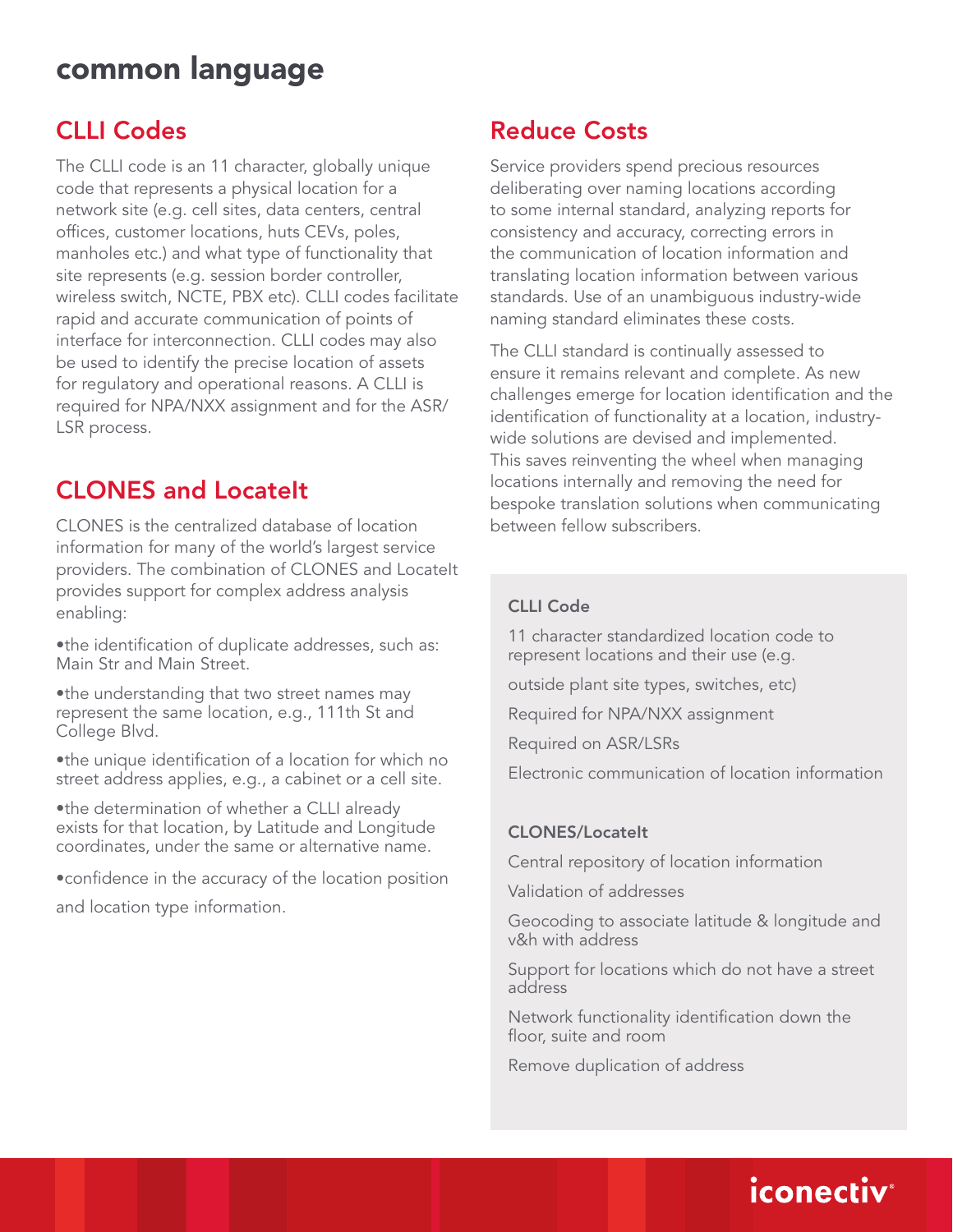## FAQs

#### What exactly is a Location Code common language (CLLI Code)?

A CLLI code is an 11-character, standardized, geographic identifier that uniquely identifies the geographic location of places and certain functional categories of equipment unique to the telecommunications industry.

All valid CLLI codes are created, updated and maintained in the Central Location Online Entry System (CLONES) database.

#### How are CLLI codes used?

common language location codes (CLLI Codes) are used worldwide to identify and describe three types of locations:

#### Network sites:

These include such network locations as central office buildings, business and commercial offices, microwave radio structures and earth stations.

#### Network support sites:

These include such locations as international boundaries or crossing points, end points, fiber nodes, cable and facility junctions, manholes, poles and repeaters.

#### Customers' sites:

These include customer locations and associated circuit terminations, facilities or equipment for each

#### How are CLLI codes used?

CLLI codes are used throughout the world. The CLONES database contains the details of millions of locations across the world, enabling automation and process efficiency for the largest Service Providers.

#### Why are CLLI Codes and CLONES Needed?

CLLI Codes are required for a number of reasons:

- CLLI codes offer a unique way of unambiguously identifying a location and its function. The code itself is concise and meaningful, enabling:
	- Process automation within and between service providers
	- Rapid understanding of the network through an enforced coding standard for network sites and entities. Reports may be compiled by finance and engineering using the same data, ensuring consistency.
- A CLLI Code is required to obtain an NPA NXX code.
- CLLI codes are required in the ASR/LSR process.
- The CLLI code is also used as a primary key into the CLONES database to enable further details to be understood about a location.
- The combination of CLLI and CLONES enables departments within an organization to refer to the same location in the same way, without risk of ambiguity.
	- This is further enhanced when sharing location information between Service Providers where mistakes communicating location information can lead to expensive work around or litigation.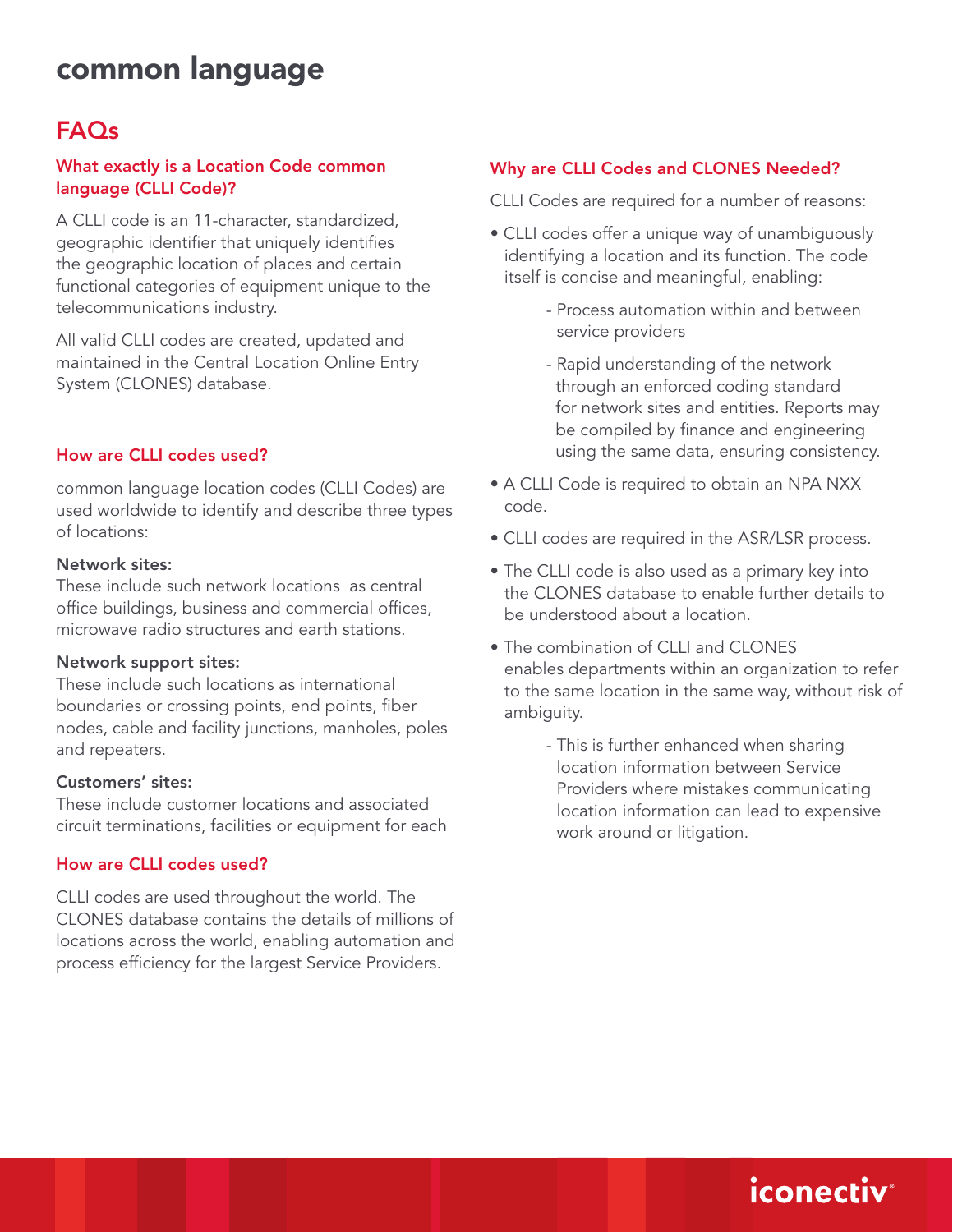## FAQs

#### How do I Create, Query, Amend, or Delete CLLI codes?

There are two ways to obtain CLLI Codes. Details of both methods are available via the Customer Support Center.

#### one:

CLLI codes may be purchased individually from the iconectiv Store, via our LOA process. This process enables you to obtain your CLLI code, which includes having it entered into the CLONES database, for a one-time fee. Once the CLLI code is delivered to you, iconectiv will continue to store the CLLI code in CLONES, per the terms and conditions of the LOA agreement. To order CLLI codes via the iconectiv

#### two:

Obtaining a license to the CLLI code set provides you with the ability to access CLONES and create your CLLI codes directly. The license takes the form of an annual subscription fee, plus a usage charge to create, amend, delete, and query CLLI codes via CLONES. Training, SME Support and TAG membership are among the benefits of a CLLI license.

#### How do I gain access to the CLONES database?

A special login and permissions are required in order to create, delete or update CLLI codes residing in the CLONES database. CLONES access is only available to CLLI licensees. Licensees may call the Common Language Customer Support Center to obtain the relevant documents and support for accessing CLONES.

#### How do licensees request new geographical or geopolitical codes?

The contact details for the Common Language Customer Support Center are in the bottom- right corner of this FAQ document.

#### How do I get complete listings of geographical and geopolitical codes?

Complete listings of geographical and geopolitical codes can be found in the BRs in Code Center. These, or any other BR document may be viewed or downloaded directly from Code Center. Alternatively, products can contact the Common Language Customer Support Center.

#### How do licensees request new geographical or geopolitical codes?

Licensees are welcome to submit their coding requests to the Common Language Customer Support Center.

#### How do non-licensees request new CLLI codes?

As CLLI code set maintenance agent for the American National Standard Institute (ANSI), we also administer non-licensees' requests. Per the LOA process described previously, codes may be ordered online here or via the Common Language Customer Support Center.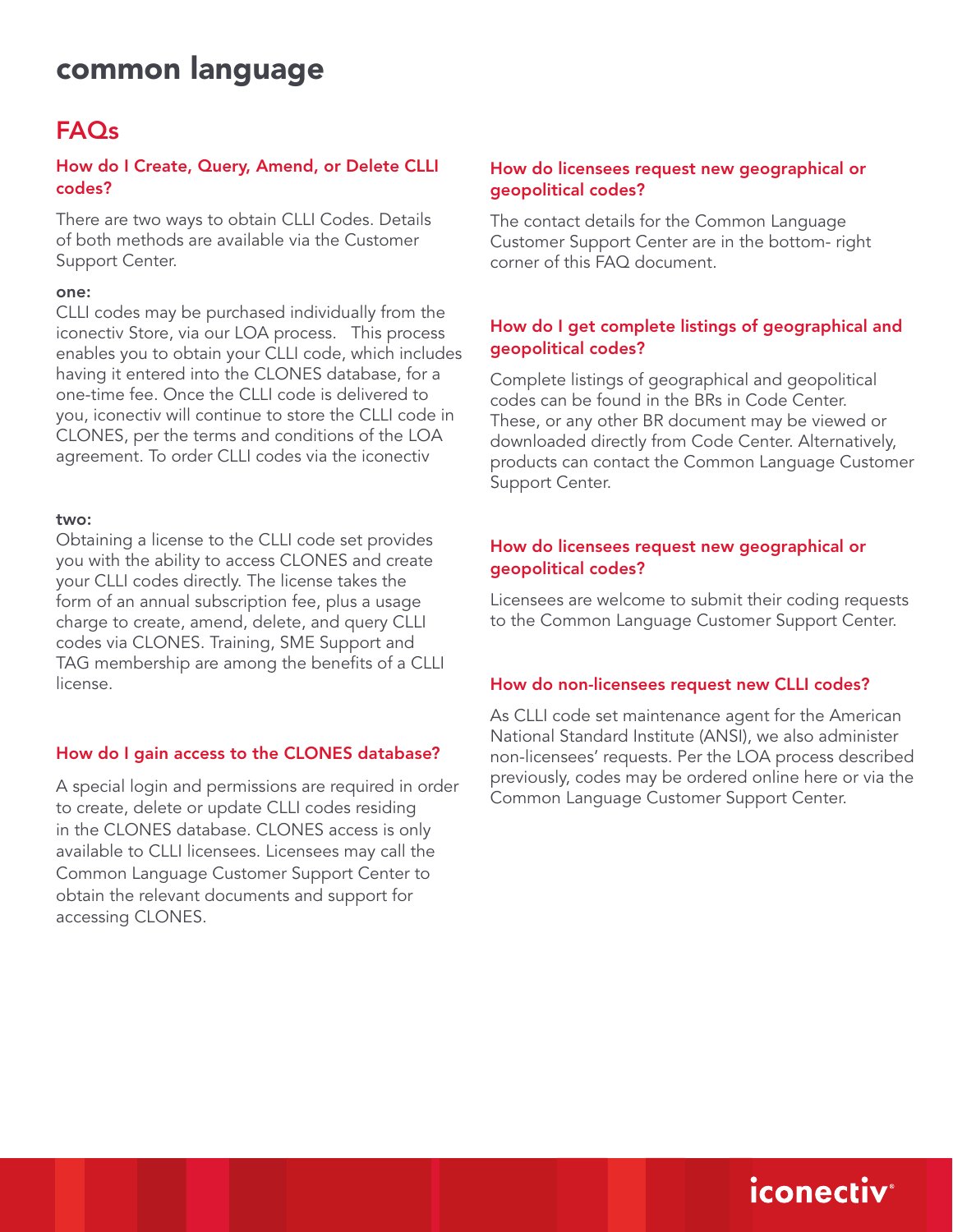## FAQs

#### How Are CLLI Codes Developed?

Each CLLI code conforms to one of four basic formats (Network Site, Network Entity, Network Support Site and Customer Site). Each format, in turn, determines how the following six coding elements are used:

#### 1.Geographical Codes (Example: DNVR = Denver)

Typically assigned to cities, towns, suburbs, villages, hamlets, military installations and international airports, geographical codes can also be mapped to mountains, bodies of water and satellites in fixedearth orbit.

#### 2.Geopolitical Codes (Example: CO = Colorado)

Typically assigned to countries, states and provinces, geopolitical and geographical codes can be combined to form a location identifier that is unique worldwide.

#### 3.Network-Site Codes (Example: 56 = A central office on Main Street)

This element is used with geographical and geopolitical codes to represent buildings, structures, enclosures or other locations at which there is a need to identify and describe one or more functional entities.

This category includes central office buildings, business and commercial offices, certain microwaveradio relay buildings and earth stations, universities, hospitals, military bases and other government complexes, garages, sheds and small buildings, phone centers and controlled environmental vaults.

#### 4.Network-Entity Codes (Example: DS0 = A digital switch)

This element can be used with geographical, geopolitical and network-site codes to identify and describe functional categories of equipment, administrative groups or maintenance centers involved in the operations taking place at a given location.

#### 5.Network Support-Site Codes (Example: P1234 = A telephone pole)

This element can be used with geographical and geopolitical codes to identify and describe the location of international boundaries or crossing points, end points, fiber nodes, cable and facility junctions, manholes, poles, radio-equipment sites, repeaters and toll stations.

#### 6.Customer Site Codes (Example: 1A101 = A customer)

This element can be used with geographical and geopolitical codes to identify and describe customer locations associated with switched-service networks, centrex installations; trunk forecasting, cable, carrier or fiber terminations, NCTE, CPE and PBX equipment, military installations, shopping malls, universities and hospitals.

#### I want to know more, what do I do?

Contact the Common Language Customer Support Center.